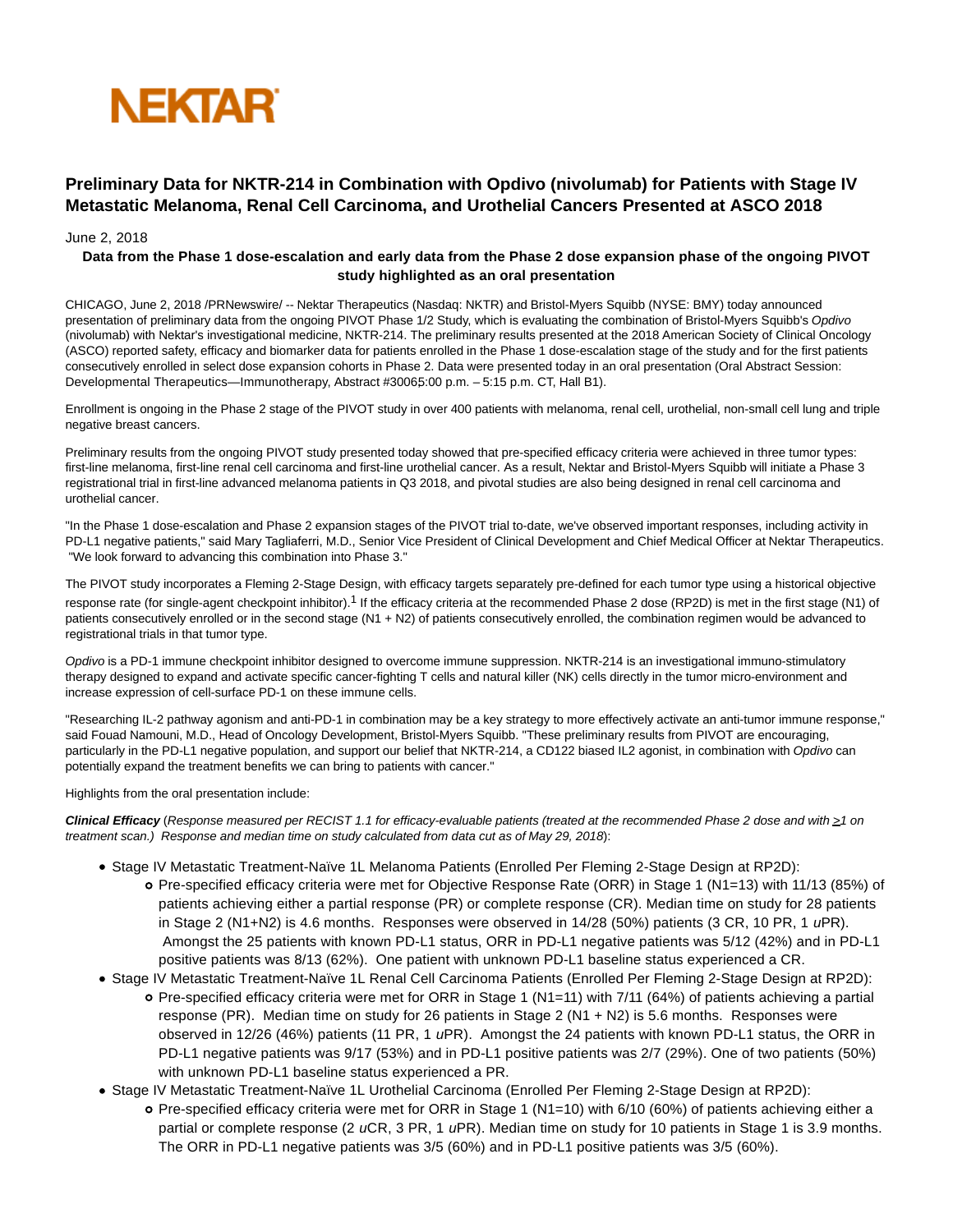#### **Biomarkers and Mechanism of Action:**

Data presented show conversion of PD-L1 negative status at baseline to PD-L1 positive status at week 3 in 9/17 patients (53%). Of these previously PD-L1 negative patients, 78% achieved clinical benefit as defined by stable disease, partial response or complete response.

**Clinical Safety** (Safety database as of May 7, 2018)**:**

A total of 283 patients have been treated at the RP2D. The most common treatment-related adverse events (TRAEs) were grade 1-2 flu-like symptoms (58.7%), rash (44.5%), fatigue (42.0%), and pruritus (31.4%). A total of 40/283 (14.1%) of patients experienced a Grade 3 (G3) or higher TRAE with 6/283 (2.1%) patients discontinuing treatment due to a TRAE. 10/283 (3.5%) of patients experienced a G3 or higher immune-mediated AE. There was one nivolumab-related G5 pneumonitis reported.

A copy of the full data presentation made by Dr. Diab is available on Nektar's corporate website at **[http://www.nektar.com/download\\_file/599/00.](http://www.nektar.com/download_file/599/0)**

Nektar and Bristol-Myers Squibb entered into a global strategic development and commercialization collaboration for NKTR-214 in February 2018. Under the collaboration, the companies will jointly develop and commercialize NKTR-214 in combination with Bristol-Myers Squibb's nivolumab and Opdivo plus Yervoy (ipilimumab) in more than 20 indications across 9 tumor types, as well as potential combinations with other anti-cancer agents from either of the respective companies and/or third parties.

## **About NKTR-214**

NKTR-214 preferentially binds to the CD122 receptor on the surface of cancer-fighting immune cells in order to stimulate their proliferation. In clinical and preclinical studies, treatment with NKTR-214 resulted in expansion of these cells and mobilization into the tumor micro-environment.<sup>2,3,4</sup> NKTR-214 has an antibody-like dosing regimen similar to the existing checkpoint inhibitor class of approved medicines.

Nektar will webcast an analyst and investor event to review data presented in the oral session and new additional data from the PIVOT study on Saturday, June 2, 2018 at 6:45 p.m. CDT in Chicago, IL. PIVOT clinical investigators attending include Dr. Adi Diab, Assistant Professor, Melanoma Medical Oncology at the University of Texas MD Anderson Cancer Center, Dr. Scott N. Gettinger, Associate Professor, Medical Oncology at the Yale Cancer Center and Dr. Nizar M. Tannir, Professor, Genitourinary Medical Oncology at the University of Texas MD Anderson Cancer Center. Investors and analysts are invited to listen to a live audio webcast of the event, which will be accessible from the home page of the company's websit[e www.nektar.com.](http://www.nektar.com/) The webcast will also be available for replay for two weeks following the event.

#### **About Nektar**

Nektar Therapeutics is a research-based biopharmaceutical company whose mission is to discover and develop innovative medicines to address the unmet medical needs of patients. Our R&D pipeline of new investigational medicines includes treatments for cancer, auto-immune disease and chronic pain. We leverage Nektar's proprietary and proven chemistry platform in the discovery and design of our new therapeutic candidates. Nektar is headquartered in San Francisco, California, with additional operations in Huntsville, Alabama and Hyderabad, India. Further information about the company and its drug development programs and capabilities may be found online a[t http://www.nektar.com.](http://www.nektar.com/)

## **Bristol-Myers Squibb & Immuno-Oncology: Advancing Oncology Research**

At Bristol-Myers Squibb, patients are at the center of everything we do. Our vision for the future of cancer care is focused on researching and developing transformational Immuno-Oncology (I-O) medicines for hard-to-treat cancers that could potentially improve outcomes for these patients.

We are advancing the scientific understanding of I-O through our extensive portfolio of investigational compounds and approved agents. Our differentiated clinical development program is studying broad patient populations across more than 50 types of cancers with 24 clinical-stage molecules designed to target different immune system pathways. Our deep expertise and innovative clinical trial designs position us to advance I-O/I-O, I-O/chemotherapy, I-O/targeted therapies and I-O/radiation therapies across multiple tumors and potentially deliver the next wave of therapies with a sense of urgency. Through our leading translational capabilities, we are pioneering immune biology research and identifying a number of potentially predictive biomarkers, including PD-L1, TMB, MSI-H/dMMR and LAG-3, advancing the possibility of precision medicine for more patients with cancer.

We understand making the promise of I-O a reality for the many patients who may benefit from these therapies requires not only innovation on our part but also close collaboration with leading experts in the field. Our partnerships with academia, government, advocacy and biotech companies support our collective goal of providing new treatment options to advance the standards of clinical practice.

## **U.S. FDA-APPROVED INDICATIONS FOR OPDIVO ®**

 $OPDIVO<sup>®</sup>$  (nivolumab) as a single agent is indicated for the treatment of patients with BRAF V600 mutation-positive unresectable or metastatic melanoma. This indication is approved under accelerated approval based on progression-free survival. Continued approval for this indication may be contingent upon verification and description of clinical benefit in the confirmatory trials.

 $OPDIVO<sup>®</sup>$  (nivolumab) as a single agent is indicated for the treatment of patients with BRAF V600 wild-type unresectable or metastatic melanoma.

OPDIVO<sup>®</sup> (nivolumab), in combination with YERVOY<sup>®</sup> (ipilimumab), is indicated for the treatment of patients with unresectable or metastatic melanoma. This indication is approved under accelerated approval based on progression-free survival. Continued approval for this indication may be contingent upon verification and description of clinical benefit in the confirmatory trials.

 $OPDIVO<sup>®</sup>$  (nivolumab) is indicated for the treatment of patients with metastatic non-small cell lung cancer (NSCLC) with progression on or after platinum-based chemotherapy. Patients with EGFR or ALK genomic tumor aberrations should have disease progression on FDA-approved therapy for these aberrations prior to receiving OPDIVO.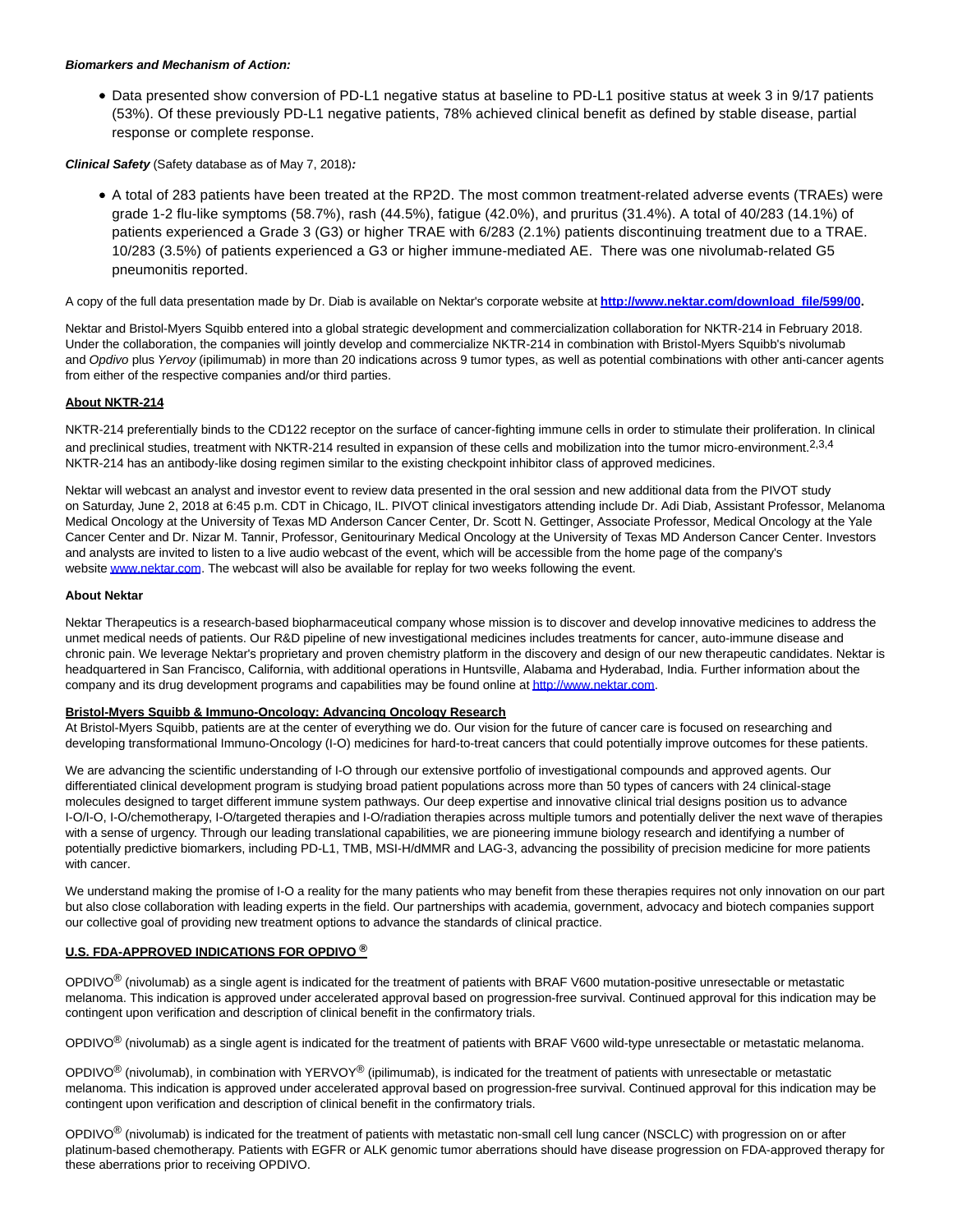OPDIVO<sup>®</sup> (nivolumab) is indicated for the treatment of patients with advanced renal cell carcinoma (RCC) who have received prior anti-angiogenic therapy.

OPDIVO<sup>®</sup> (nivolumab), in combination with YERVOY<sup>®</sup> (ipilimumab), is indicated for the treatment of patients with intermediate or poor-risk, previously untreated advanced renal cell carcinoma (RCC).

OPDIVO<sup>®</sup> (nivolumab) is indicated for the treatment of adult patients with classical Hodgkin lymphoma (cHL) that has relapsed or progressed after autologous hematopoietic stem cell transplantation (HSCT) and brentuximab vedotin or after 3 or more lines of systemic therapy that includes autologous HSCT. This indication is approved under accelerated approval based on overall response rate. Continued approval for this indication may be contingent upon verification and description of clinical benefit in confirmatory trials.

OPDIVO<sup>®</sup> (nivolumab) is indicated for the treatment of patients with recurrent or metastatic squamous cell carcinoma of the head and neck (SCCHN) with disease progression on or after platinum-based therapy.

 $OPDIVO<sup>®</sup>$  (nivolumab) is indicated for the treatment of patients with locally advanced or metastatic urothelial carcinoma who have disease progression during or following platinum-containing chemotherapy or have disease progression within 12 months of neoadjuvant or adjuvant treatment with platinum-containing chemotherapy. This indication is approved under accelerated approval based on tumor response rate and duration of response. Continued approval for this indication may be contingent upon verification and description of clinical benefit in confirmatory trials.

OPDIVO<sup>®</sup> (nivolumab) is indicated for the treatment of adult and pediatric (12 years and older) patients with microsatellite instability high (MSI-H) or mismatch repair deficient (dMMR) metastatic colorectal cancer (CRC) that has progressed following treatment with a fluoropyrimidine, oxaliplatin, and irinotecan. This indication is approved under accelerated approval based on overall response rate and duration of response. Continued approval for this indication may be contingent upon verification and description of clinical benefit in confirmatory trials.

OPDIVO<sup>®</sup> (nivolumab) is indicated for the treatment of patients with hepatocellular carcinoma (HCC) who have been previously treated with sorafenib. This indication is approved under accelerated approval based on tumor response rate and durability of response. Continued approval for this indication may be contingent upon verification and description of clinical benefit in the confirmatory trials.

OPDIVO<sup>®</sup> (nivolumab) is indicated for the adjuvant treatment of patients with melanoma with involvement of lymph nodes or metastatic disease who have undergone complete resection.

## **IMPORTANT SAFETY INFORMATION**

## **WARNING: IMMUNE-MEDIATED ADVERSE REACTIONS**

**YERVOY can result in severe and fatal immune-mediated adverse reactions. These immune-mediated reactions may involve any organ system; however, the most common severe immune-mediated adverse reactions are enterocolitis, hepatitis, dermatitis (including toxic epidermal necrolysis), neuropathy, and endocrinopathy. The majority of these immune-mediated reactions initially manifested during treatment; however, a minority occurred weeks to months after discontinuation of YERVOY. Assess patients for signs and symptoms of enterocolitis, dermatitis, neuropathy, and endocrinopathy and evaluate clinical chemistries including liver function tests (LFTs), adrenocorticotropic hormone (ACTH) level, and thyroid function tests at baseline and before each dose.**

**Permanently discontinue YERVOY and initiate systemic high-dose corticosteroid therapy for severe immune-mediated reactions.**

#### **Immune-Mediated Pneumonitis**

OPDIVO can cause immune-mediated pneumonitis. Fatal cases have been reported. Monitor patients for signs with radiographic imaging and for symptoms of pneumonitis. Administer corticosteroids for Grade 2 or more severe pneumonitis. Permanently discontinue for Grade 3 or 4 and withhold until resolution for Grade 2. In patients receiving OPDIVO monotherapy, fatal cases of immune-mediated pneumonitis have occurred. Immunemediated pneumonitis occurred in 3.1% (61/1994) of patients. In patients receiving OPDIVO 1 mg/kg with YERVOY 3 mg/kg, immune-mediated pneumonitis occurred in 6% (25/407) of patients. In patients receiving OPDIVO 3 mg/kg with YERVOY 1 mg/kg, immune-mediated pneumonitis occurred in 4.4% (24/547) of patients.

In Checkmate 205 and 039, pneumonitis, including interstitial lung disease, occurred in 6.0% (16/266) of patients receiving OPDIVO. Immunemediated pneumonitis occurred in 4.9% (13/266) of patients receiving OPDIVO: Grade 3 (n=1) and Grade 2 (n=12).

#### **Immune-Mediated Colitis**

OPDIVO can cause immune-mediated colitis. Monitor patients for signs and symptoms of colitis. Administer corticosteroids for Grade 2 (of more than 5 days duration), 3, or 4 colitis. Withhold OPDIVO monotherapy for Grade 2 or 3 and permanently discontinue for Grade 4 or recurrent colitis upon re-initiation of OPDIVO. When administered with YERVOY, withhold OPDIVO and YERVOY for Grade 2 and permanently discontinue for Grade 3 or 4 or recurrent colitis. In patients receiving OPDIVO monotherapy, immune-mediated colitis occurred in 2.9% (58/1994) of patients. In patients receiving OPDIVO 1 mg/kg with YERVOY 3 mg/kg, immune-mediated colitis occurred in 26% (107/407) of patients including three fatal cases. In patients receiving OPDIVO 3 mg/kg with YERVOY 1 mg/kg, immune-mediated colitis occurred in 10% (52/547) of patients.

In a separate Phase 3 study of YERVOY 3 mg/kg, severe, life-threatening, or fatal (diarrhea of ≥7 stools above baseline, fever, ileus, peritoneal signs; Grade 3-5) immune-mediated enterocolitis occurred in 34 (7%) patients. Across all YERVOY-treated patients in that study (n=511), 5 (1%) developed intestinal perforation, 4 (0.8%) died as a result of complications, and 26 (5%) were hospitalized for severe enterocolitis.

## **Immune-Mediated Hepatitis**

OPDIVO can cause immune-mediated hepatitis. Monitor patients for abnormal liver tests prior to and periodically during treatment. Administer corticosteroids for Grade 2 or greater transaminase elevations. For patients without HCC, withhold OPDIVO for Grade 2 and permanently discontinue OPDIVO for Grade 3 or 4. For patients with HCC, withhold OPDIVO and administer corticosteroids if AST/ALT is within normal limits at baseline and increases to >3 and up to 5 times the upper limit of normal (ULN), if AST/ALT is >1 and up to 3 times ULN at baseline and increases to >5 and up to 10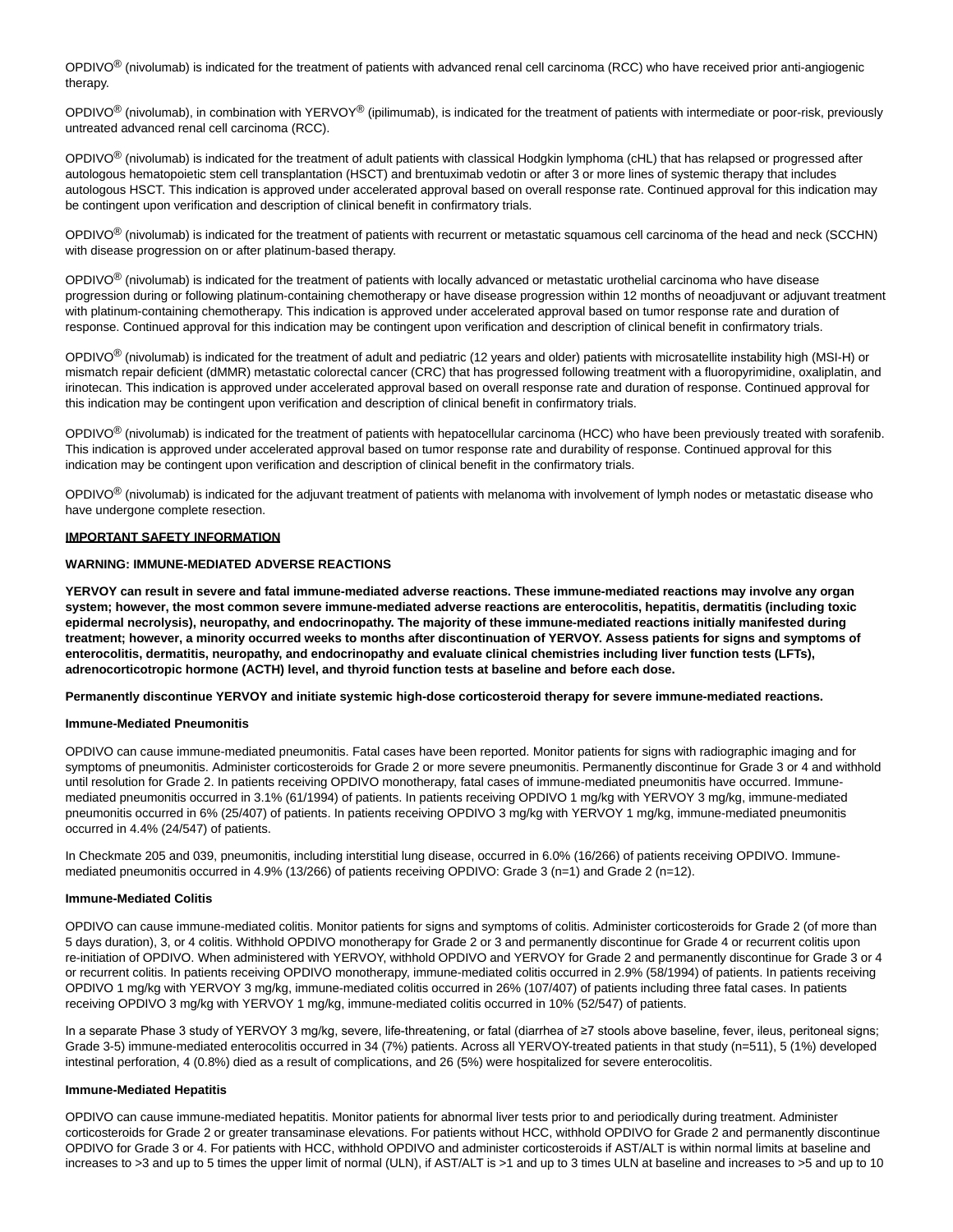times the ULN, and if AST/ALT is >3 and up to 5 times ULN at baseline and increases to >8 and up to 10 times the ULN. Permanently discontinue OPDIVO and administer corticosteroids if AST or ALT increases to >10 times the ULN or total bilirubin increases >3 times the ULN. In patients receiving OPDIVO monotherapy, immune-mediated hepatitis occurred in 1.8% (35/1994) of patients. In patients receiving OPDIVO 1 mg/kg with YERVOY 3 mg/kg, immune-mediated hepatitis occurred in 13% (51/407) of patients. In patients receiving OPDIVO 3 mg/kg with YERVOY 1 mg/kg, immune-mediated hepatitis occurred in 7% (38/547) of patients.

In Checkmate 040, immune-mediated hepatitis requiring systemic corticosteroids occurred in 5% (8/154) of patients receiving OPDIVO.

In a separate Phase 3 study of YERVOY 3 mg/kg, severe, life-threatening, or fatal hepatotoxicity (AST or ALT elevations >5x the ULN or total bilirubin elevations >3x the ULN; Grade 3-5) occurred in 8 (2%) patients, with fatal hepatic failure in 0.2% and hospitalization in 0.4%.

#### **Immune-Mediated Neuropathies**

In a separate Phase 3 study of YERVOY 3 mg/kg, 1 case of fatal Guillain-Barré syndrome and 1 case of severe (Grade 3) peripheral motor neuropathy were reported.

#### **Immune-Mediated Endocrinopathies**

OPDIVO can cause immune-mediated hypophysitis, immune-mediated adrenal insufficiency, autoimmune thyroid disorders, and Type 1 diabetes mellitus. Monitor patients for signs and symptoms of hypophysitis, signs and symptoms of adrenal insufficiency, thyroid function prior to and periodically during treatment, and hyperglycemia. Administer hormone replacement as clinically indicated and corticosteroids for Grade 2 or greater hypophysitis. Withhold for Grade 2 or 3 and permanently discontinue for Grade 4 hypophysitis. Administer corticosteroids for Grade 3 or 4 adrenal insufficiency. Withhold for Grade 2 and permanently discontinue for Grade 3 or 4 adrenal insufficiency. Administer hormone-replacement therapy for hypothyroidism. Initiate medical management for control of hyperthyroidism. Withhold OPDIVO for Grade 3 and permanently discontinue for Grade 4 hyperglycemia.

In patients receiving OPDIVO monotherapy, hypophysitis occurred in 0.6% (12/1994) of patients. In patients receiving OPDIVO 1 mg/kg with YERVOY 3 mg/kg, hypophysitis occurred in 9% (36/407) of patients. In patients receiving OPDIVO 3 mg/kg with YERVOY 1 mg/kg, hypophysitis occurred in 4.6% (25/547) of patients In patients receiving OPDIVO monotherapy, adrenal insufficiency occurred in 1% (20/1994) of patients. In patients receiving OPDIVO 1 mg/kg with YERVOY 3 mg/kg, adrenal insufficiency occurred in 5% (21/407) of patients. In patients receiving OPDIVO 3 mg/kg with YERVOY 1 mg/kg, adrenal insufficiency occurred in 7% (41/547) of patients. In patients receiving OPDIVO monotherapy, hypothyroidism or thyroiditis resulting in hypothyroidism occurred in 9% (171/1994) of patients. Hyperthyroidism occurred in 2.7% (54/1994) of patients receiving OPDIVO monotherapy. In patients receiving OPDIVO 1 mg/kg with YERVOY 3 mg/kg, hypothyroidism or thyroiditis resulting in hypothyroidism occurred in 22% (89/407) of patients. Hyperthyroidism occurred in 8% (34/407) of patients receiving this dose of OPDIVO with YERVOY. In patients receiving OPDIVO 3 mg/kg with YERVOY 1 mg/kg, hypothyroidism or thyroiditis resulting in hypothyroidism occurred in 22% (119/547) of patients. Hyperthyroidism occurred in 12% (66/547) of patients receiving this dose of OPDIVO with YERVOY. In patients receiving OPDIVO monotherapy, diabetes occurred in 0.9% (17/1994) of patients. In patients receiving OPDIVO 1 mg/kg with YERVOY 3 mg/kg, diabetes occurred in 1.5% (6/407) of patients. In patients receiving OPDIVO 3 mg/kg with YERVOY 1 mg/kg, diabetes occurred in 2.7% (15/547) of patients.

In a separate Phase 3 study of YERVOY 3 mg/kg, severe to life-threatening immune-mediated endocrinopathies (requiring hospitalization, urgent medical intervention, or interfering with activities of daily living; Grade 3-4) occurred in 9 (1.8%) patients. All 9 patients had hypopituitarism, and some had additional concomitant endocrinopathies such as adrenal insufficiency, hypogonadism, and hypothyroidism. 6 of the 9 patients were hospitalized for severe endocrinopathies.

## **Immune-Mediated Nephritis and Renal Dysfunction**

OPDIVO can cause immune-mediated nephritis. Monitor patients for elevated serum creatinine prior to and periodically during treatment. Administer corticosteroids for Grades 2-4 increased serum creatinine. Withhold OPDIVO for Grade 2 or 3 and permanently discontinue for Grade 4 increased serum creatinine. In patients receiving OPDIVO monotherapy, immune-mediated nephritis and renal dysfunction occurred in 1.2% (23/1994) of patients. In patients receiving OPDIVO 1 mg/kg with YERVOY 3 mg/kg, immune-mediated nephritis and renal dysfunction occurred in 2.2% (9/407) of patients. In patients receiving OPDIVO 3 mg/kg with YERVOY 1 mg/kg, immune-mediated nephritis and renal dysfunction occurred in 4.6% (25/547) of patients.

#### **Immune-Mediated Skin Adverse Reactions and Dermatitis**

OPDIVO can cause immune-mediated rash, including Stevens-Johnson syndrome (SJS) and toxic epidermal necrolysis (TEN), some cases with fatal outcome. Administer corticosteroids for Grade 3 or 4 rash. Withhold for Grade 3 and permanently discontinue for Grade 4 rash. For symptoms or signs of SJS or TEN, withhold OPDIVO and refer the patient for specialized care for assessment and treatment; if confirmed, permanently discontinue. In patients receiving OPDIVO monotherapy, immune-mediated rash occurred in 9% (171/1994) of patients. In patients receiving OPDIVO 1 mg/kg with YERVOY 3 mg/kg, immune-mediated rash occurred in 22.6% (92/407) of patients. In patients receiving OPDIVO 3 mg/kg with YERVOY 1 mg/kg, immune-mediated rash occurred in 16.6% (91/547) of patients.

In a separate Phase 3 study of YERVOY 3 mg/kg, severe, life-threatening, or fatal immune-mediated dermatitis (eg, Stevens-Johnson syndrome, toxic epidermal necrolysis, or rash complicated by full thickness dermal ulceration, or necrotic, bullous, or hemorrhagic manifestations; Grade 3-5) occurred in 13 (2.5%) patients. 1 (0.2%) patient died as a result of toxic epidermal necrolysis. 1 additional patient required hospitalization for severe dermatitis.

#### **Immune-Mediated Encephalitis**

OPDIVO can cause immune-mediated encephalitis. Evaluation of patients with neurologic symptoms may include, but not be limited to, consultation with a neurologist, brain MRI, and lumbar puncture. Withhold OPDIVO in patients with new-onset moderate to severe neurologic signs or symptoms and evaluate to rule out other causes. If other etiologies are ruled out, administer corticosteroids and permanently discontinue OPDIVO for immunemediated encephalitis. In patients receiving OPDIVO monotherapy, encephalitis occurred in 0.2% (3/1994) of patients. Fatal limbic encephalitis occurred in one patient after 7.2 months of exposure despite discontinuation of OPDIVO and administration of corticosteroids. Encephalitis occurred in one patient receiving OPDIVO 1 mg/kg with YERVOY 3 mg/kg (0.2%) after 1.7 months of exposure. Encephalitis occurred in one patient receiving OPDIVO 3 mg/kg with YERVOY 1 mg/kg (0.2%) after approximately 4 months of exposure.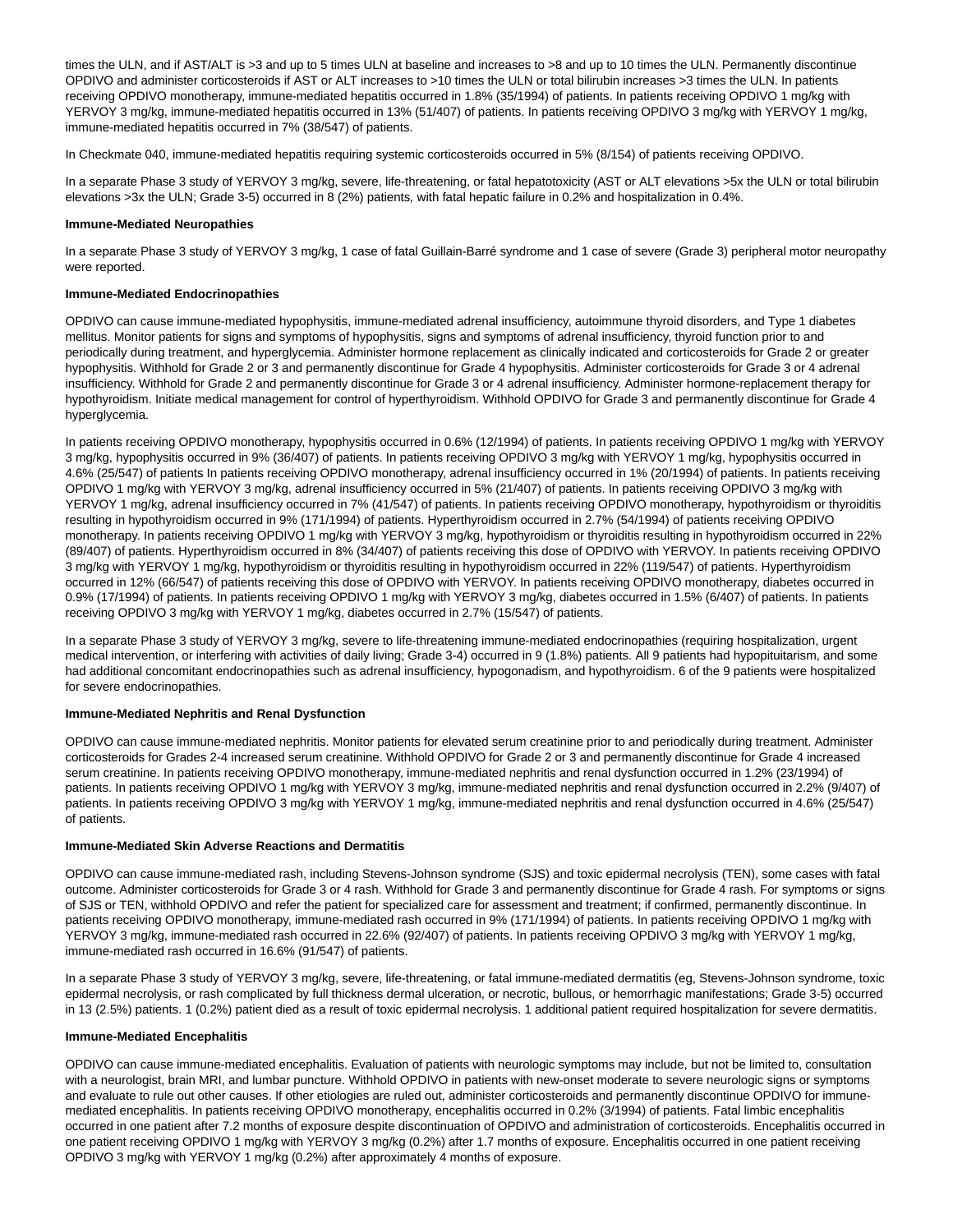#### **Other Immune-Mediated Adverse Reactions**

Based on the severity of the adverse reaction, permanently discontinue or withhold OPDIVO, administer high-dose corticosteroids, and, if appropriate, initiate hormone-replacement therapy. Across clinical trials of OPDIVO monotherapy or in combination with YERVOY, the following clinically significant immune-mediated adverse reactions, some with fatal outcome, occurred in <1.0% of patients receiving OPDIVO: myocarditis, rhabdomyolysis, myositis, uveitis, iritis, pancreatitis, facial and abducens nerve paresis, demyelination, polymyalgia rheumatica, autoimmune neuropathy, Guillain-Barré syndrome, hypopituitarism, systemic inflammatory response syndrome, gastritis, duodenitis, sarcoidosis, histiocytic necrotizing lymphadenitis (Kikuchi lymphadenitis), motor dysfunction, vasculitis, aplastic anemia, pericarditis, and myasthenic syndrome.

If uveitis occurs in combination with other immune-mediated adverse reactions, consider a Vogt-Koyanagi-Harada-like syndrome, which has been observed in patients receiving OPDIVO and may require treatment with systemic steroids to reduce the risk of permanent vision loss.

## **Infusion Reactions**

OPDIVO can cause severe infusion reactions, which have been reported in <1.0% of patients in clinical trials. Discontinue OPDIVO in patients with Grade 3 or 4 infusion reactions. Interrupt or slow the rate of infusion in patients with Grade 1 or 2. In patients receiving OPDIVO monotherapy as a 60-minute infusion, infusion-related reactions occurred in 6.4% (127/1994) of patients. In a separate study in which patients received OPDIVO monotherapy as a 60-minute infusion or a 30-minute infusion, infusion-related reactions occurred in 2.2% (8/368) and 2.7% (10/369) of patients, respectively. Additionally, 0.5% (2/368) and 1.4% (5/369) of patients, respectively, experienced adverse reactions within 48 hours of infusion that led to dose delay, permanent discontinuation or withholding of OPDIVO. In patients receiving OPDIVO 1 mg/kg with ipilimumab 3 mg/kg every 3 weeks, infusion-related reactions occurred in 2.5% (10/407) of patients. In patients receiving OPDIVO 3 mg/kg with YERVOY 1 mg/kg, infusion-related reactions occurred in 5.1% (28/547) of patients.

## **Complications of Allogeneic HSCT after OPDIVO**

Complications, including fatal events, occurred in patients who received allogeneic HSCT after OPDIVO. Outcomes were evaluated in 17 patients from Checkmate 205 and 039, who underwent allogeneic HSCT after discontinuing OPDIVO (15 with reduced-intensity conditioning, 2 with myeloablative conditioning). Thirty-five percent (6/17) of patients died from complications of allogeneic HSCT after OPDIVO. Five deaths occurred in the setting of severe or refractory GVHD. Grade 3 or higher acute GVHD was reported in 29% (5/17) of patients. Hyperacute GVHD was reported in 20% (n=2) of patients. A steroid-requiring febrile syndrome, without an identified infectious cause, was reported in 35% (n=6) of patients. Two cases of encephalitis were reported: Grade 3 (n=1) lymphocytic encephalitis without an identified infectious cause, and Grade 3 (n=1) suspected viral encephalitis. Hepatic veno-occlusive disease (VOD) occurred in one patient, who received reduced-intensity conditioned allogeneic HSCT and died of GVHD and multi-organ failure. Other cases of hepatic VOD after reduced-intensity conditioned allogeneic HSCT have also been reported in patients with lymphoma who received a PD-1 receptor blocking antibody before transplantation. Cases of fatal hyperacute GVHD have also been reported. These complications may occur despite intervening therapy between PD-1 blockade and allogeneic HSCT.

Follow patients closely for early evidence of transplant-related complications such as hyperacute GVHD, severe (Grade 3 to 4) acute GVHD, steroidrequiring febrile syndrome, hepatic VOD, and other immune-mediated adverse reactions, and intervene promptly.

## **Embryo-Fetal Toxicity**

Based on their mechanisms of action, OPDIVO and YERVOY can cause fetal harm when administered to a pregnant woman. Advise pregnant women of the potential risk to a fetus. Advise females of reproductive potential to use effective contraception during treatment with an OPDIVO- or YERVOYcontaining regimen and for at least 5 months after the last dose of OPDIVO.

#### **Lactation**

It is not known whether OPDIVO or YERVOY is present in human milk. Because many drugs, including antibodies, are excreted in human milk and because of the potential for serious adverse reactions in nursing infants from an OPDIVO-containing regimen, advise women to discontinue breastfeeding during treatment. Advise women to discontinue breastfeeding during treatment with YERVOY and for 3 months following the final dose.

## **Serious Adverse Reactions**

In Checkmate 037, serious adverse reactions occurred in 41% of patients receiving OPDIVO (n=268). Grade 3 and 4 adverse reactions occurred in 42% of patients receiving OPDIVO. The most frequent Grade 3 and 4 adverse drug reactions reported in 2% to <5% of patients receiving OPDIVO were abdominal pain, hyponatremia, increased aspartate aminotransferase, and increased lipase. In Checkmate 066, serious adverse reactions occurred in 36% of patients receiving OPDIVO (n=206). Grade 3 and 4 adverse reactions occurred in 41% of patients receiving OPDIVO. The most frequent Grade 3 and 4 adverse reactions reported in ≥2% of patients receiving OPDIVO were gamma-glutamyltransferase increase (3.9%) and diarrhea (3.4%). In Checkmate 067, serious adverse reactions (73% and 37%), adverse reactions leading to permanent discontinuation (43% and 14%) or to dosing delays (55% and 28%), and Grade 3 or 4 adverse reactions (72% and 44%) all occurred more frequently in the OPDIVO plus YERVOY arm (n=313) relative to the OPDIVO arm (n=313). The most frequent (≥10%) serious adverse reactions in the OPDIVO plus YERVOY arm and the OPDIVO arm, respectively, were diarrhea (13% and 2.6%), colitis (10% and 1.6%), and pyrexia (10% and 0.6%). In Checkmate 017 and 057, serious adverse reactions occurred in 46% of patients receiving OPDIVO (n=418). The most frequent serious adverse reactions reported in at least 2% of patients receiving OPDIVO were pneumonia, pulmonary embolism, dyspnea, pyrexia, pleural effusion, pneumonitis, and respiratory failure. In Checkmate 025, serious adverse reactions occurred in 47% of patients receiving OPDIVO (n=406). The most frequent serious adverse reactions reported in ≥2% of patients were acute kidney injury, pleural effusion, pneumonia, diarrhea, and hypercalcemia. In Checkmate 214, serious adverse reactions occurred in 59% of patients receiving OPDIVO plus YERVOY and in 43% of patients receiving sunitinib. The most frequent serious adverse reactions reported in at least 2% of patients were diarrhea, pyrexia, pneumonia, pneumonitis, hypophysitis, acute kidney injury, dyspnea, adrenal insufficiency, and colitis; in patients treated with sunitinib, they were pneumonia, pleural effusion, and dyspnea. In Checkmate 205 and 039, adverse reactions leading to discontinuation occurred in 7% and dose delays due to adverse reactions occurred in 34% of patients (n=266). Serious adverse reactions occurred in 26% of patients. The most frequent serious adverse reactions reported in ≥1% of patients were pneumonia, infusion-related reaction, pyrexia, colitis or diarrhea, pleural effusion, pneumonitis, and rash. Eleven patients died from causes other than disease progression: 3 from adverse reactions within 30 days of the last OPDIVO dose, 2 from infection 8 to 9 months after completing OPDIVO, and 6 from complications of allogeneic HSCT. In Checkmate 141, serious adverse reactions occurred in 49% of patients receiving OPDIVO (n=236). The most frequent serious adverse reactions reported in at least 2% of patients receiving OPDIVO were pneumonia, dyspnea, respiratory failure, respiratory tract infection, and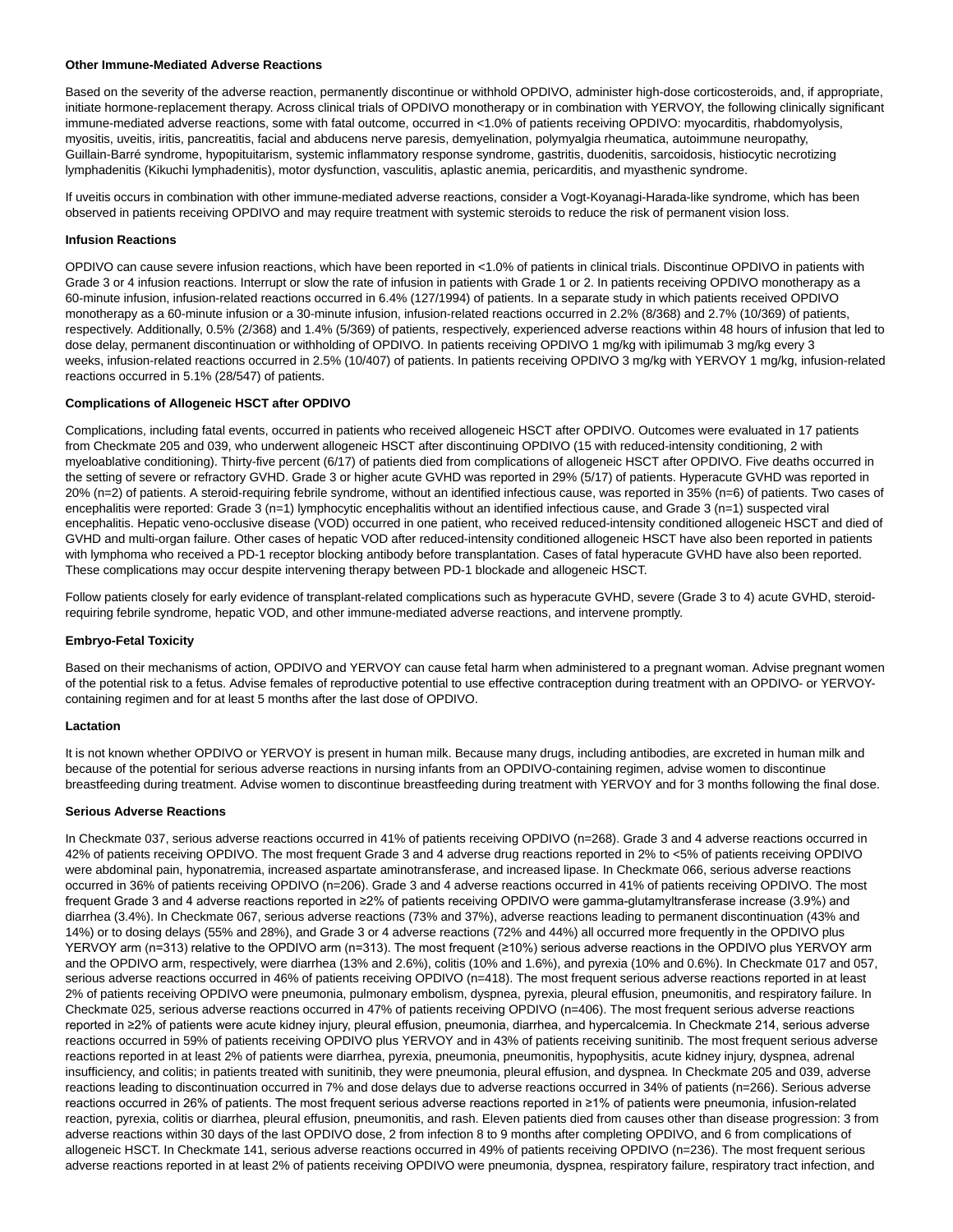sepsis. In Checkmate 275, serious adverse reactions occurred in 54% of patients receiving OPDIVO (n=270). The most frequent serious adverse reactions reported in at least 2% of patients receiving OPDIVO were urinary tract infection, sepsis, diarrhea, small intestine obstruction, and general physical health deterioration. In Checkmate 040, serious adverse reactions occurred in 49% of patients (n=154). The most frequent serious adverse reactions reported in at least 2% of patients were pyrexia, ascites, back pain, general physical health deterioration, abdominal pain, and pneumonia. In Checkmate 238, Grade 3 or 4 adverse reactions occurred in 25% of OPDIVO-treated patients (n=452). The most frequent Grade 3 and 4 adverse reactions reported in at least 2% of OPDIVO-treated patients were diarrhea and increased lipase and amylase. Serious adverse reactions occurred in 18% of OPDIVO-treated patients.

## **Common Adverse Reactions**

In Checkmate 037, the most common adverse reaction (≥20%) reported with OPDIVO (n=268) was rash (21%). In Checkmate 066, the most common adverse reactions (≥20%) reported with OPDIVO (n=206) vs dacarbazine (n=205) were fatigue (49% vs 39%), musculoskeletal pain (32% vs 25%), rash (28% vs 12%), and pruritus (23% vs 12%). In Checkmate 067, the most common (≥20%) adverse reactions in the OPDIVO plus YERVOY arm (n=313) were fatigue (59%), rash (53%), diarrhea (52%), nausea (40%), pyrexia (37%), vomiting (28%), and dyspnea (20%). The most common (≥20%) adverse reactions in the OPDIVO (n=313) arm were fatigue (53%), rash (40%), diarrhea (31%), and nausea (28%). In Checkmate 017 and 057, the most common adverse reactions (≥20%) in patients receiving OPDIVO (n=418) were fatigue, musculoskeletal pain, cough, dyspnea, and decreased appetite. In Checkmate 025, the most common adverse reactions (≥20%) reported in patients receiving OPDIVO (n=406) vs everolimus (n=397) were fatigue (56% vs 57%), cough (34% vs 38%), nausea (28% vs 29%), rash (28% vs 36%), dyspnea (27% vs 31%), diarrhea (25% vs 32%), constipation (23% vs 18%), decreased appetite (23% vs 30%), back pain (21% vs 16%), and arthralgia (20% vs 14%). In Checkmate 214, the most common adverse reactions (≥20%) reported in patients treated with OPDIVO plus YERVOY (n=547) vs sunitinib (n=535) were fatigue (58% vs 69%), rash (39% vs 25%), diarrhea (38% vs 58%), musculoskeletal pain (37% vs 40%), pruritus (33% vs 11%), nausea (30% vs 43%), cough (28% vs 25%), pyrexia (25% vs 17%), arthralgia (23% vs 16%), and decreased appetite (21% vs 29%). In Checkmate 205 and 039, the most common adverse reactions (≥20%) reported in patients receiving OPDIVO (n=266) were upper respiratory tract infection (44%), fatigue (39%), cough (36%), diarrhea (33%), pyrexia (29%), musculoskeletal pain (26%), rash (24%), nausea (20%) and pruritus (20%). In Checkmate 141, the most common adverse reactions (≥10%) in patients receiving OPDIVO (n=236) were cough and dyspnea at a higher incidence than investigator's choice. In Checkmate 275, the most common adverse reactions (≥ 20%) reported in patients receiving OPDIVO (n=270) were fatigue (46%), musculoskeletal pain (30%), nausea (22%), and decreased appetite (22%). In Checkmate 040, the most common adverse reactions (≥20%) in patients receiving OPDIVO (n=154) were fatigue (38%), musculoskeletal pain (36%), abdominal pain (34%), pruritus (27%), diarrhea (27%), rash (26%), cough (23%), and decreased appetite (22%). In Checkmate 238, the most common adverse reactions (≥20%) reported in OPDIVO-treated patients (n=452) vs ipilimumab-treated patients (n=453) were fatigue (57% vs 55%), diarrhea (37% vs 55%), rash (35% vs 47%), musculoskeletal pain (32% vs 27%), pruritus (28% vs 37%), headache (23% vs 31%), nausea (23% vs 28%), upper respiratory infection (22% vs 15%), and abdominal pain (21% vs 23%). The most common immune-mediated adverse reactions were rash (16%), diarrhea/colitis (6%), and hepatitis (3%). The most common adverse reactions (≥20%) in patients who received OPDIVO as a single agent were fatigue, rash, musculoskeletal pain, pruritus, diarrhea, nausea, asthenia, cough, dyspnea, constipation, decreased appetite, back pain, arthralgia, upper respiratory tract infection, pyrexia, headache, and abdominal pain.

In a separate Phase 3 study of YERVOY 3 mg/kg, the most common adverse reactions (≥5%) in patients who received YERVOY at 3 mg/kg were fatigue (41%), diarrhea (32%), pruritus (31%), rash (29%), and colitis (8%).

## **Checkmate Trials and Patient Populations**

**Checkmate 067**–advanced melanoma alone or in combination with YERVOY® (ipilimumab); **Checkmate 037 and 066**–advanced melanoma; **Checkmate 017**–squamous non-small cell lung cancer (NSCLC); **Checkmate 057**–non-squamous NSCLC; **Checkmate 025**–renal cell carcinoma; **Checkmate 205/039**–classical Hodgkin lymphoma; **Checkmate 141**–squamous cell carcinoma of the head and neck; **Checkmate 275**–urothelial carcinoma; **Checkmate 040**–hepatocellular carcinoma, **Checkmate 238**–adjuvant treatment of melanoma.

Please see U.S. Full Prescribing Information fo[r OPDIVO a](http://cts.businesswire.com/ct/CT?id=smartlink&url=https%3A%2F%2Fpackageinserts.bms.com%2Fpi%2Fpi_opdivo.pdf&esheet=51789416&newsitemid=20180416006326&lan=en-US&anchor=OPDIVO&index=2&md5=02eca17f99ee0d77e534c65058d78f26)nd [YERVOY,](http://cts.businesswire.com/ct/CT?id=smartlink&url=https%3A%2F%2Fpackageinserts.bms.com%2Fpi%2Fpi_yervoy.pdf&esheet=51789416&newsitemid=20180416006326&lan=en-US&anchor=YERVOY&index=3&md5=87acf1d745e34678dbb1dfae08bda7da) including **Boxed WARNING regarding immune-mediated adverse reactions** for YERVOY.

## **Bristol-Myers Squibb Forward-Looking Statement**

This press release contains "forward-looking statements" as that term is defined in the Private Securities Litigation Reform Act of 1995 regarding the research, development and commercialization of pharmaceutical products. Such forward-looking statements are based on current expectations and involve inherent risks and uncertainties, including factors that could delay, divert or change any of them, and could cause actual outcomes and results to differ materially from current expectations. No forward-looking statement can be guaranteed. Among other risks, there can be no guarantee that NKTR-214, alone or in combination with Opdivo will receive regulatory approval for any of the indications described in this release. Forward-looking statements in this press release should be evaluated together with the many uncertainties that affect Bristol-Myers Squibb's business, particularly those identified in the cautionary factors discussion in Bristol-Myers Squibb's Annual Report on Form 10-K for the year ended December 31, 2017 in our Quarterly Reports on Form 10-Q and our Current Reports on Form 8-K. Bristol-Myers Squibb undertakes no obligation to publicly update any forward-looking statement, whether as a result of new information, future events or otherwise.

## **Nektar Therapeutics Cautionary Note Regarding Forward-Looking Statements**

This press release contains forward-looking statements which can be identified by words such as: "anticipate," "intend," "plan," "expect," "believe," "should," "may," "will" and similar references to future periods. Examples of forward-looking statements include, among others, statements we make regarding the therapeutic potential of NKTR-214 in combination with Opdivo, observations from early data emerging from ongoing clinical trials of NKTR-214, and the potential of our technology and drug candidates in our research and development pipeline. Forward-looking statements are neither historical facts nor assurances of future performance. Instead, they are based only on our current beliefs, expectations and assumptions regarding the future of our business, future plans and strategies, anticipated events and trends, the economy and other future conditions. Because forward-looking statements relate to the future, they are subject to inherent uncertainties, risks and changes in circumstances that are difficult to predict and many of which are outside of our control. Our actual results may differ materially from those indicated in the forward-looking statements. Therefore, you should not rely on any of these forward-looking statements. Important factors that could cause our actual results to differ materially from those indicated in the forward-looking statements include, among others: (i) our statements regarding the therapeutic potential of NKTR-214 in combination with Opdivo are based on findings and observations from ongoing clinical studies and these findings and observations will evolve over time as more data emerges from the studies; (ii) NKTR-214 is in early stage clinical development and the risk of failure remains high and failure can unexpectedly occur due to efficacy, safety or other unpredictable factors; (iii) the initial preliminary RECIST response data reported in this press